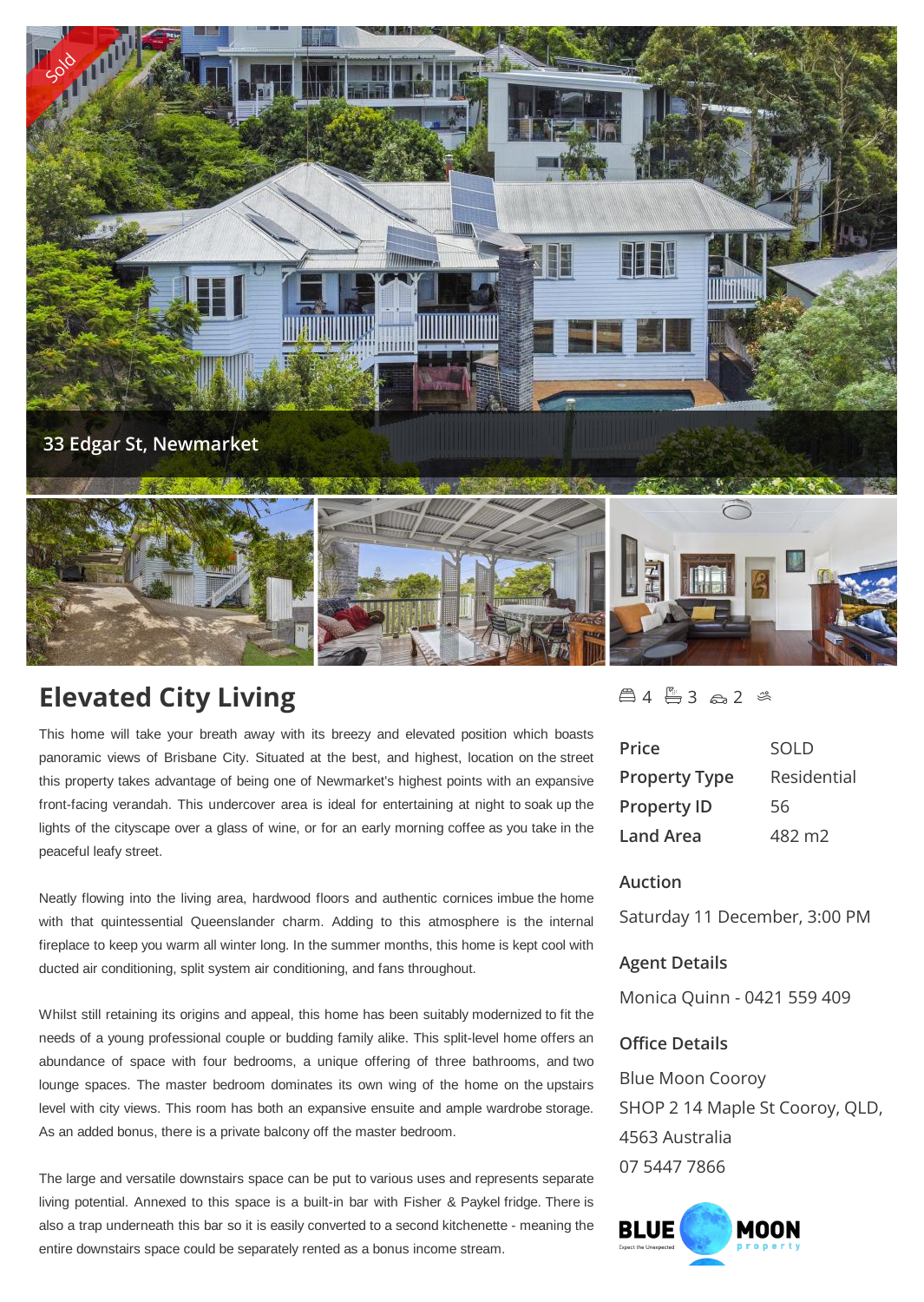Offering further space ideal for entertaining is the downstairs undercover courtyard with its fully plumbed sink and built-in BBQ. This space opens onto the enviable salt chlorinated swimming pool - perfect for summer BBQs with the whole family. Further adding to the ambiance of this space is the outdoor fireplace, which is complemented by the pond. Fencing around the home provides the necessary privacy for young families and puppy parents alike. This home also offers a two-car carport and a single garage space for storage.

You will also be delighted with the minimal cost of utilities thanks to the 3.5 k/w solar panels which have been installed at the property. For peace of mind, there are security screens throughout. There is also the potential for an extra level on this home, subject to Council approval. The home has gas hot water and cooking, a bonus for the aspiring chef.

This home is ideally located for a variety of buyers. It is a short walk to the esteemed Newmarket State School and a multitude of child care centers (the newly opened Pod Early Learning School among them). It is also in close vicinity to Newmarket Hotel and Newmarket Village (Coles, Reading Cinema's, restaurant precinct). This home represents a rare opportunity to break into the tightly held Newmarket area, which offers all the appeals of suburban living and the convenience of being only a 15-minute drive to the CBD. To break into this exclusive enclave call Monica Quinn on 0421 559 409 today!

#### **Inspections:**

#### *Saturday 20.11.21 @ 1:00-1:30pm*

If you would like to register for this inspection please head to this link and fill out all required details (please copy and paste this link into your browser): https://www.bluemooncooroy.com/ofi/34/register

**NB:** access to this inspection **will not be possible** unless prior registration has occurred.

#### *Wednesday 24.11.21 @ 6:00-6:30pm*

If you would like to register for this inspection please head to this link and fill out all required details (please copy and paste this link into your browser): https://www.bluemooncooroy.com/ofi/38/register

**NB:** access to this inspection **will not be possible** unless prior registration has occurred.

#### *Saturday 27.11.21 @ 1:00-1:30pm*

If you would like to register for this inspection please head to this link and fill out all required details (please copy and paste this link into your browser): https://www.bluemooncooroy.com/ofi/35/register

**NB:** access to this inspection **will not be possible** unless prior registration has occurred.

#### *Wednesday 1.12.21 @ 6:00-6:30pm*

If you would like to register for this inspection please head to this link and fill out all required details (please copy and paste this link into your browser): https://www.bluemooncooroy.com/ofi/39/register

**NB:** access to this inspection **will not be possible** unless prior registration has occurred.